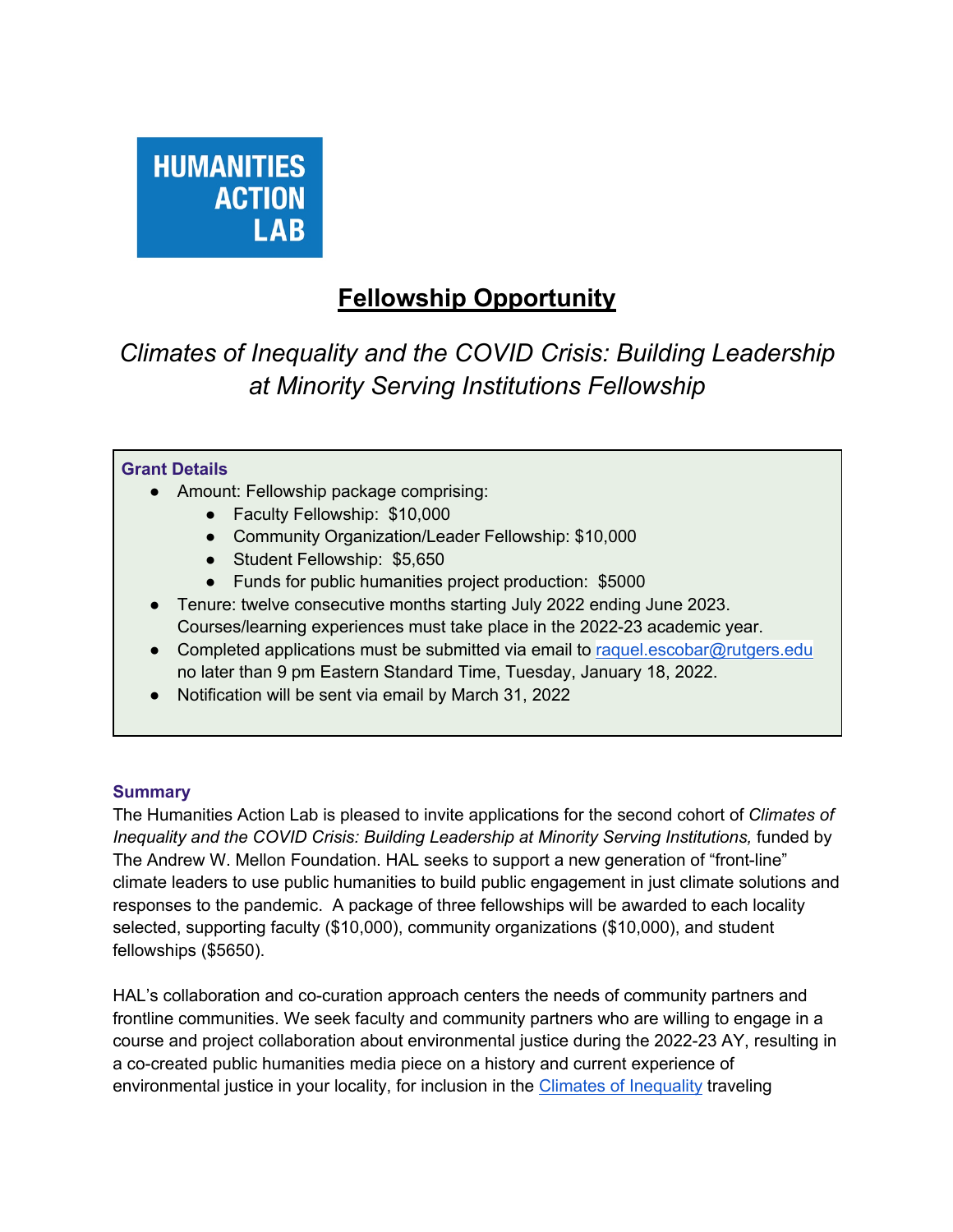exhibition. Faculty and community partners should apply together, demonstrating an existing commitment to working together on a shared project.

## **Fellowships and other support**

Fellowships are intended to support the extra labor this type of collaboration takes. Faculty fellowships (\$10,000) are meant to support the development, research, planning, and execution of the related course and collaboration for this fellowship, as the faculty member determines. Approved activities could include: course releases, faculty summer stipend, equipment, other research-related resources, additional student research funds, and additional funds for community partners. Faculty fellowships will be released to the faculty's university to disburse. This fellowship program does not allow for indirect costs or institutional administrative fees from the budget.

Community partner fellowships (\$10,000) are meant to support the development, planning, and execution of the collaboration, including paying for the labor of staff. Partners have utilized funds for labor, supplies for community events related to the collaboration, and honorarium for community members involved in collaboration. Fellowship can be paid directly to the organization or through the faculty partner's university.

Student fellowships (\$5650) can be awarded to an undergraduate or graduate student to: 1) support the HAL faculty point person to plan and develop the project-based, communitycollaborative course through which students and communities create their local "chapter" of COI; 2) intern at either the partnering community organization or cultural institution to prepare for public engagement when COI comes to their locality. It is recommended to address in your project statement how you might structure the student fellowship for your collaboration. Student fellowships will be disbursed to the faculty partner's university.

In addition to the fellowship funding, HAL provides:

- Funding for each faculty, community, and student fellow to travel to a multi-day summer institute with members of both cohorts, at Rutgers University-Newark, in Summer 2022.
- \$5000 in funding for production of each local team's public humanities projects, and a digital and physical platform for sharing them with the public: the Climates of Inequality website and nationally traveling exhibit, scheduled to open in 5 cities through at least 2023.
- "Media Mentors" who can provide technical guidance on student/community media production and limited post-production polishing
- Regular virtual meetings to exchange ideas and experience and build community through a translocal mutual mentorship structure, that fosters supportive relationships across age, experience, and geography
- Guidance and resources on course development, partnership design, and mutual aid storytelling strategies

Those selected will be joining the initiative's first cohort, composed of Environmental Justice organizations and humanities faculty across the country who are thinking about and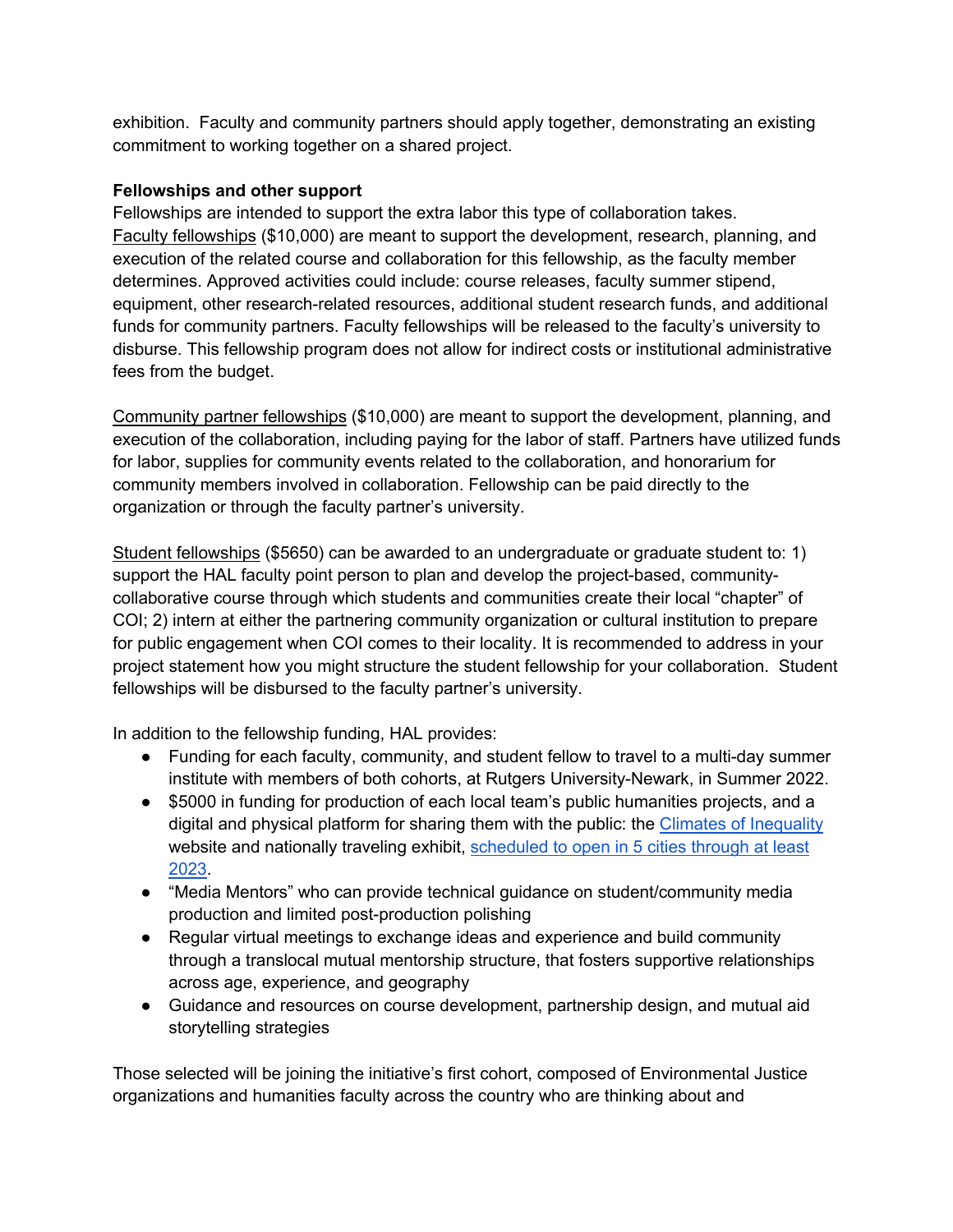implementing new models for how memory, history, and storytelling can act as a strategy for climate justice/ COVID justice. The current cohort includes:

- Rutgers University-Newark (HAL Hub) + Newark Water Coalition, New Jersey
- Shaw University + North Carolina Environmental Justice Network (NCEJN), North **Carolina**
- University of Illinois-Chicago + Alianza Americas & Little Village Environmental Justice Organization, Illinois
- University of Puerto Rico-Mayaguez + Come Colegial, Puerto Rico
- University of California-Riverside + People's Collective for Environmental Justice, California
- California State University Northridge + Padres Pioneros, California
	- Deferred to cohort 2

# **ELIGIBILITY**

The application must be developed and **submitted jointly by the faculty and community partner.** 

- **Faculty Fellows**:
	- must be full-time faculty at a Minority-Serving Institution. Applications from universities already included in the cohort are not currently being accepted. Projects that add to the diversity of voices, issues, and geography represented in our first cohort are highly encouraged!
	- Faculty can apply individually or in teams of 2, though the fellowship amount will remain the same. For team applications, partnerships between junior and senior faculty designed to enable participation from junior faculty are encouraged.
	- do not need to be experts in environmental justice but must be willing to embed environmental justice history curriculum in one of their classes and work with a community organization partner to co-create a public humanities project along that theme. Faculty should demonstrate experience doing project-based public humanities work and collaborating with community partners outside of the university.
	- must include a letter of support from their departmental chair or school dean that includes a commitment of matching support, either financial or in-kind support. Some examples are: tuition waivers for student fellows, faculty course release, additional funds for project development.
- **Community Fellows**: Teams can include multiple community partners, though the fellowship amount will remain the same. HAL defines community partners as organizations that:
	- Are led by or working primarily and directly with frontline communities/people who are directly impacted by EJ issues.
	- Have a track record of representing and collaborating with frontline communities, able to demonstrate engagement with individuals from those communities in the project.
	- Legacy humanities organizations are not eligible. Questions about eligibility can be directed to: raquel.escobar@rutgers.edu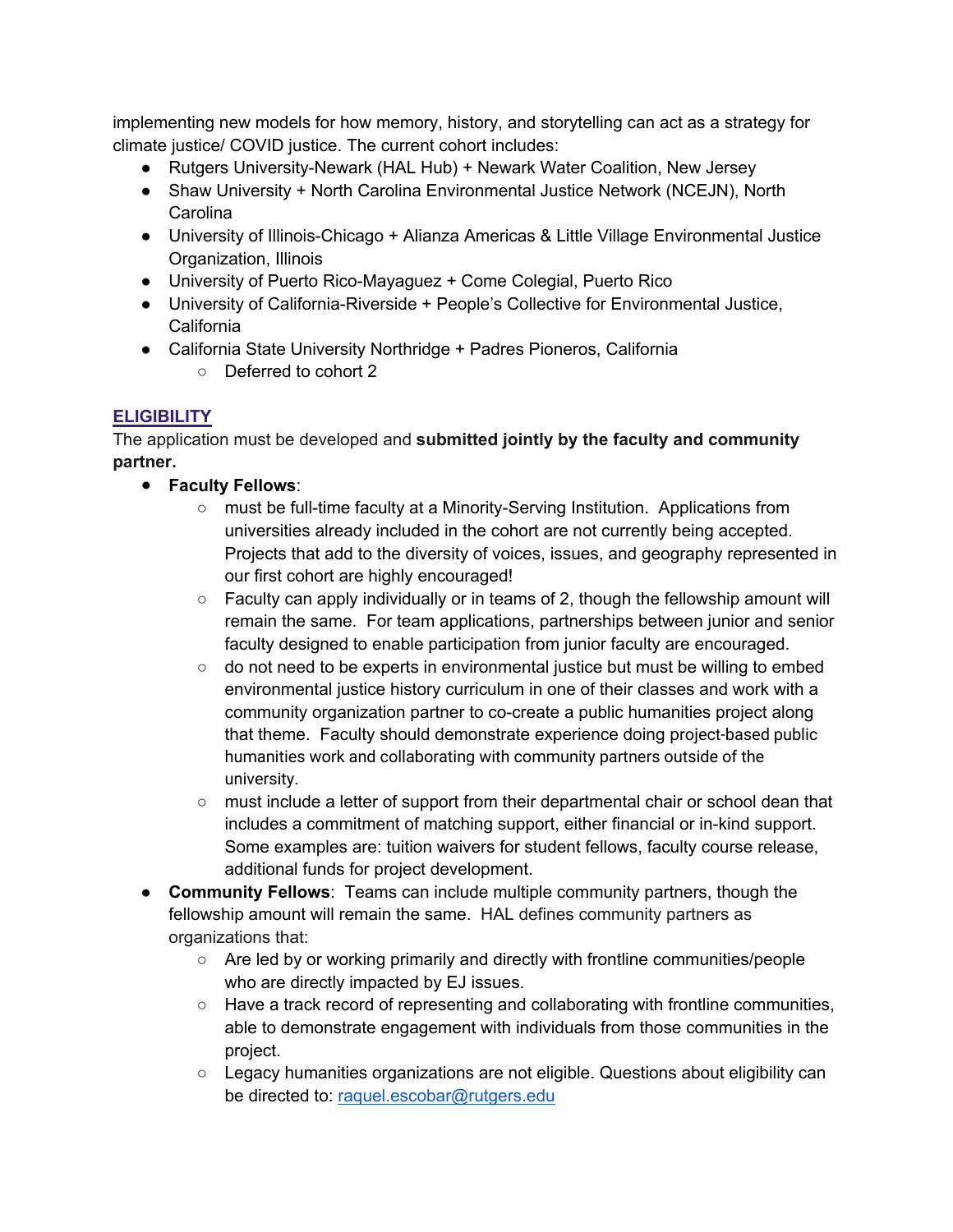- **Students Fellows:** 
	- are selected by the faculty fellow
	- can be graduate or undergraduate
	- $\circ$  can play a variety of roles to support the faculty and community fellows, as well as the student participants.
	- will participate in mutual mentorship across the cohort
- **Public Humanities media project:**
	- can be in a variety of formats, from short videos to podcasts to printed infographics.
	- must be co-created by students in the faculty's class and community partners
	- must be about environmental justice history in the fellows' locality
	- must be able to be integrated into the Climates of Inequality platforms or replicated in other sites (for instance if it is a performance or process). For examples review some of the work our partners have created: *Climates of Inequality*

## **Evaluation Criteria**

The strongest proposals will explain/demonstrate that their projects have:

- Established relationships between the faculty and community partners
- Clearly identified and centered "front-line" community needs/stories in the collaboration.
- Clearly identify what local environmental justice issue the collaboration is attending to.
- Clear roles and responsibilities for faculty, community, and student fellows including learning objectives and potential parameters of student participation.
- Developed mechanisms for potential continued community involvement and/or community review process.
- Realistic plan for producing public humanities project within the academic year
- Clearly articulated how the resources/fellowship will enable appropriate staff/leadership to engage in the partnership to the level the proposed collaboration requires.
- Discuss how the fellowship will enable participants to build lasting infrastructure at both organizations to sustain the work beyond the tenure of the fellowship (relationships, ongoing courses, commitment to decolonial and anti-racist methodolgies, other structures).

## **Application Requirements**

- **Application Cover Letter that includes:** 
	- $\circ$  Contact information for faculty and community partner(s) applying and a brief description (1-2 paragraph) of the proposed project.
- **Project narrative/proposal**. In no more than six pages, double spaced, proposals should:
	- Provide an overview of proposed collaboration including:
		- Course plan